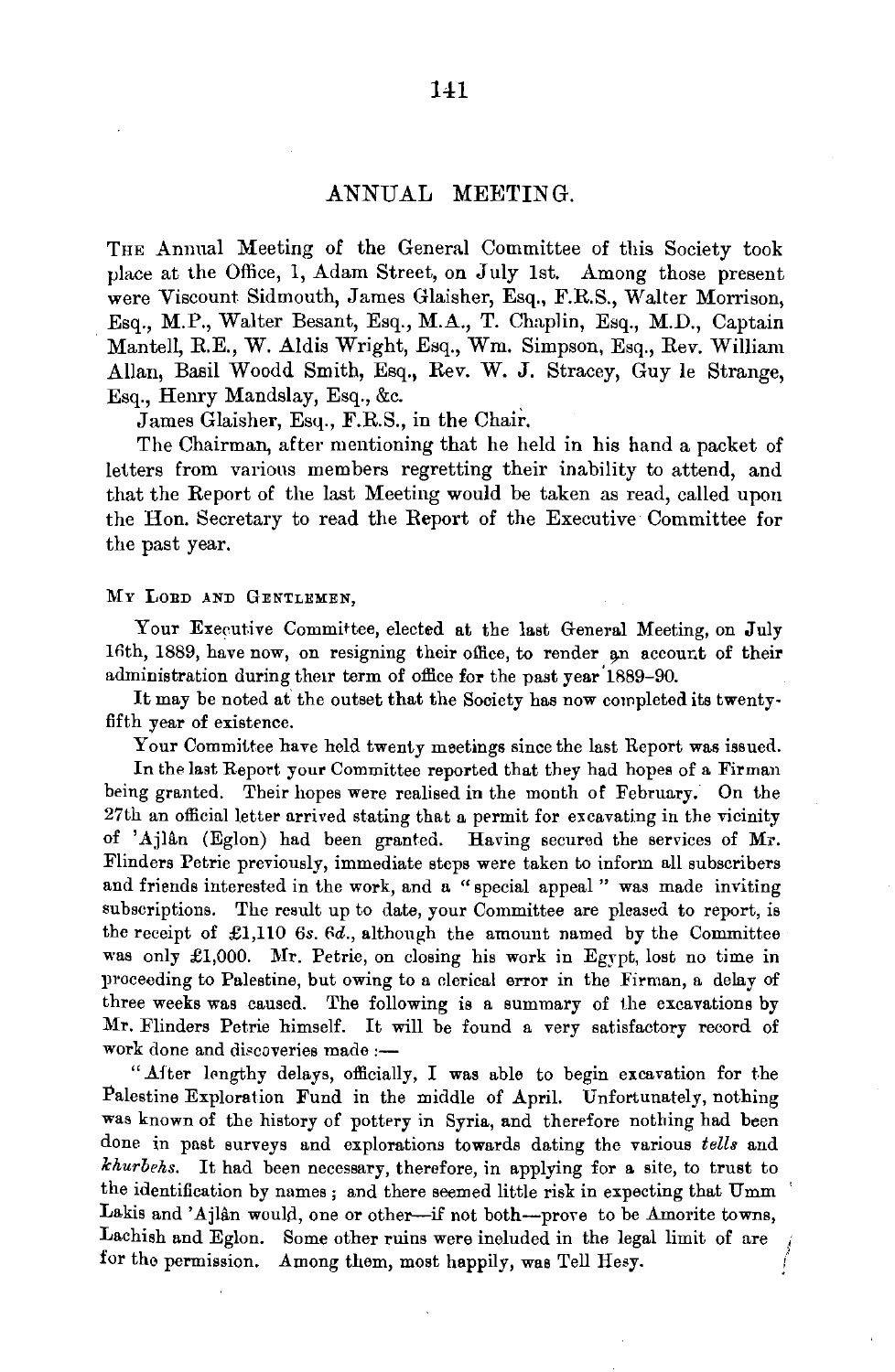"So soon as I arrived and could examine our ground, I saw, from my Egyptian experience, that every site, except Tell Hesy, was of Roman age, and unimportant. At Umm Lakis, three days' work amply proved its late date; and 'Ajlân was a still more trivial site. I therefore attacked Tell Hesy, a mound of house ruins 60 feet high and about 200 feet square. All of one side had been washed away by the stream, thus affording a clear section from top to base. The generally early age of it was evident, from nothing later than good Greek pottery being found on the top of it, and from Phamician ware (which is known in Egypt to date from 1100 B.C.), occurring at half to three-quarters of the height up the mound. It could not be doubted, therefore, that we had an Amorite and Jewish town to work on. My general results are as follows :-

"Topographically, this place and Tell Nejîleh, six miles south, are the most valuable possessions in the low country, as they command the only springs and watercourse which exist in the whole district. From their positions, their early age, and their water supply, it seems almost certain that they are the two Amorite cities of the low country, Lachish and Eglon. The transference of the names in late times to settlements a few miles off, is probably due to the returning Jews not being strong enough to wrest these springs from the Bedawin sheep-masters.

"Historically, this town began as an immensely strong fort, with a wall 28 feet thick, on a knoll close to the spring. This is certainly pre-Jewish, by the relative position of Phœnician pottery; and approximately its age would be about 1500 B.C., agreeing well to the beginning of the Egyptian raids under Tahutmes I.<sup>1</sup> This fort, after repairs, which still exist as solid brickwork over 20 feet high, fell into complete ruin. *No* more bricks were made; rude houses of stones from the stream were all that were erected; and for long years the alkali burner used the deserted hill, attracted by the water supply to wash his ashes with. This corresponds to the barbaric Hebrew period under the Judges. Then, again, the town was walled, Phoenician pottery begins to appear, and some good masonry, evidently the age of the early Jewish kings. Successive fortifications were built as the ruins rose higher and the older walls were destroyed; Cypriote influence comes in, and later on Greek influence, from about 700 B.O. and onwards. The great ruin of the town was, about 600 B. C., that by Nebuchadnezzar; and some slight remains of Greek pottery, down to about 400 B.C., show the last stage of its history. Happily the indications can be interpreted by our literary records, otherwise we could have discovered little about a place in which not a single inscription or dated object has been found.

"Architecturally, though little has come to light, it is of the greatest importance. In a building, which is probably of Solomon's age, or certainly within a century later, were four slabs, each bearing half a pilaster in relief. These pilasters have a quarter-round base, a very sloping shaft, and a volute at the top, projecting, without any separate capital or line across the shaft. The

1 I should explain that the various Sirius feasts recorded in Egypt leave no doubt that the XVIIIth dynasty was from about 1568 to 1333 B.c., and the XIXth from 1333 to 1160 or later. To date the exodus under either dynasty seems beset with equal difficulties. I incline to the later date.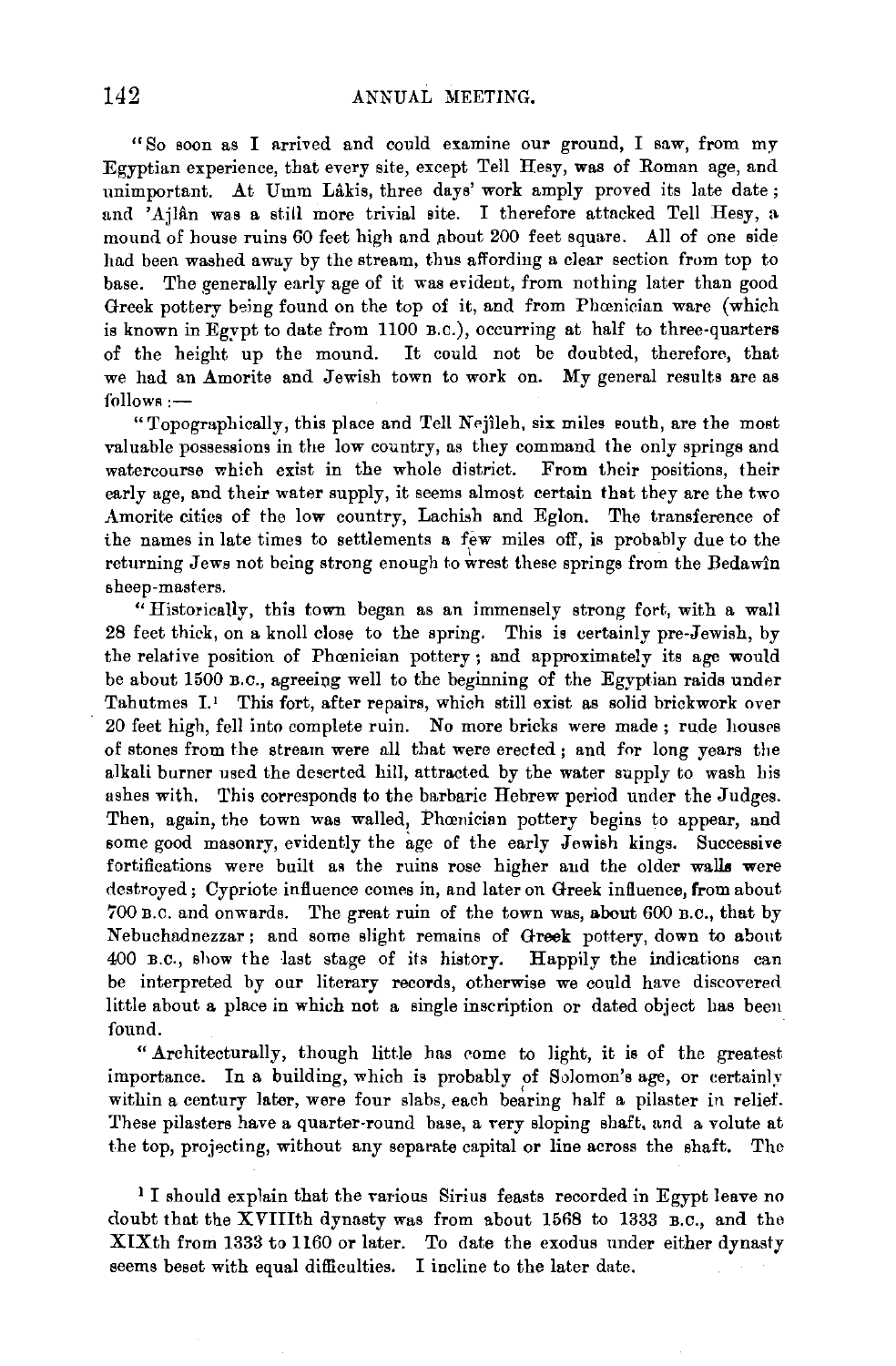volute seems derived from a ram's horn. We now see the early date and Asiatic nature of the Ionic style; and we have some definite ground for the temple architecture. A special key to the age of masonry is in the methods of stone-dressing. The use of the 'claw-tool,' more intelligibly called the 'comb· pick,' is distinctive of Greek work in Egypt, and it is known in early work in Greece. As now, on examining the stone-dressing of 1000 B.C., and a gateway and steps of about 750 B.O., there is not a trace of this tooling, it seems almost certain that it is as much of Greek age in Syria as in Egypt. Hence we must attribute the whole of the known walls of the Haram area to Herod and later builders. The use of drafted masonry, with an irregular bump on the face, is fixed to as early as 750 B.C. by the gateway just named; and the use of flaked-dressing (as I may call it), is fixed to  $1000$  B.C. by the pilaster slabs, agreeing with the work of the supposed Solomonic column by the Russian Church at Jerusalem.

"Pottery is now pretty completely known, and we shall be able in future to date the ages of towns at a glance, as I can in Egypt. Without entering on details, we may distinguish the Amorite by the very peculiar comb-streaking on the surface, wavy ledges for handles, and polished red-faced bowls, decorated by burnished cross-lines. 1'hese date from about 1500 to 1100 B.o., and deteriorate down to disappearance about 900. The Phcenician is thin hard black or brown ware ; bottles with long necks, elegant bowls, and white juglets with pointed bottoms. Beginning about 1100, it flourishes till about 800, B.o. It developes into the Cypriote bowls, with  $V$ -handles, painted in bistre ladder patterns, which range from about 950 to 750 B.C. Due also to Phoenician influence, seem to be the lamps from about 900 to 750 B.C., formed by open bowls pinched in at the edge to form a wick-spout. These were succeeded in the time of Greek influence, from 750, by the same pinched type, but of Greek ware, and with a flat brim. The Greek influence is also seen in the massive. bowls of drab pottery, like those of early Naukratis, and the huge loop handles, such as belong to both Naukratis and Defenneh before 600 B.C. All these approximate dates are solely derived from the levels of the walls and the thickness of the deposits ; hut they agree well with what is otherwise known.

"As unfortunately the Turkish Government claims everything, all the perfect pottery has been taken by the officials, and the stone-work is left to be destroyed by the Bedawin. Casts, photographs, and potsherds (such as any visitor can pick up here), are all that may be brought to England. These will be exhibited this summer in London, probably along with my Egyptian collections of this season.

" It is much to be hoped that some fresh explorer will come forward to take up this Syrian **work,** of which we have only been able to lay some of the foundations by the excavations of this spring. Much more has to be done before we can settle the historical problems which await solution in this land."

Herr Schick, our worthy agent in Jerusalem, though incapacitated from active work for some time through illness, did not fail to report all discoveries of interest in and outside of Jerusalem. A few may be mentioned, which have already been published in the *Quarterly Statement*, viz. :-

1. The excavations outside the Damascus gate in the ground of the Domini-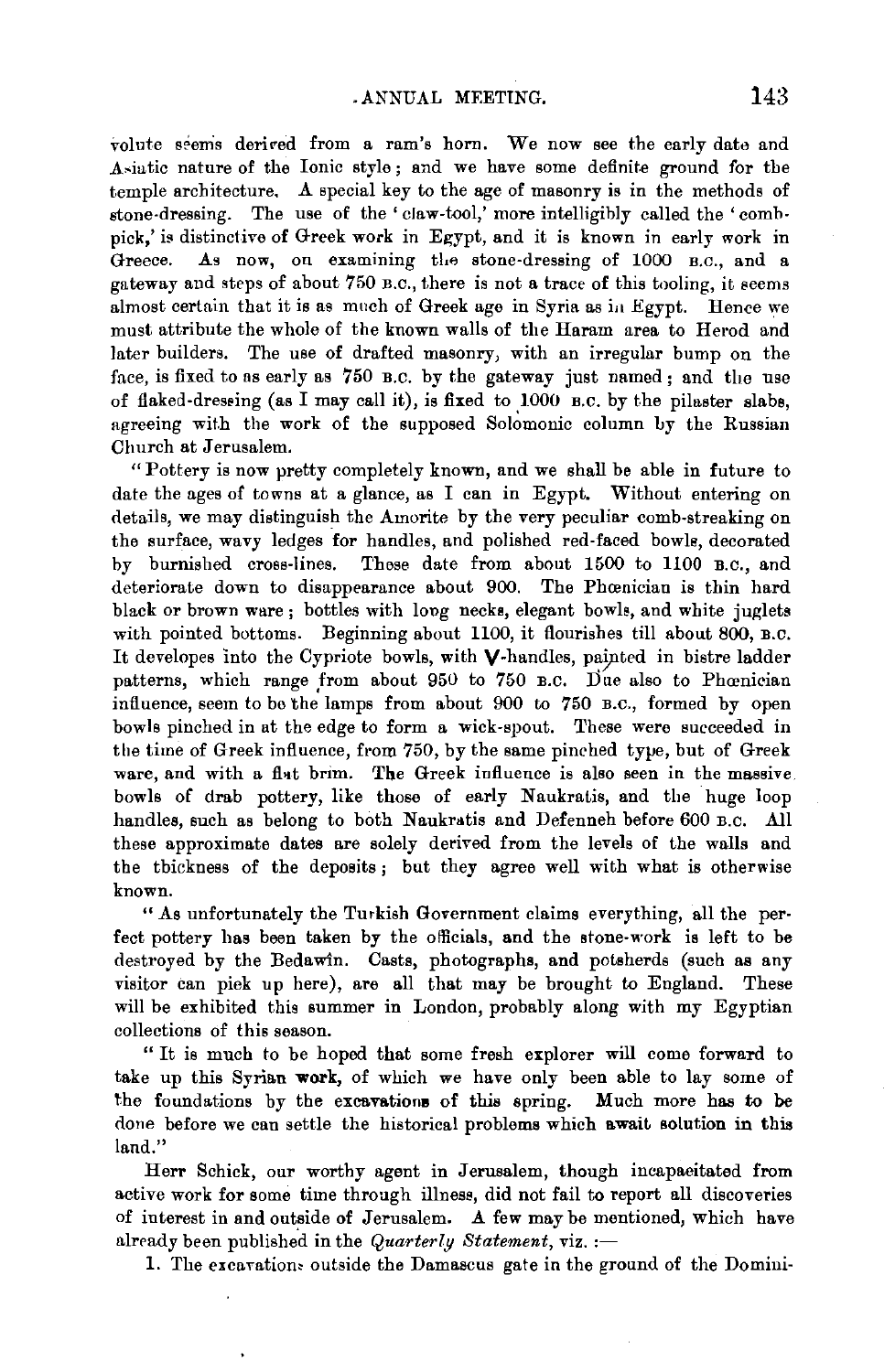cans, a little to the east of the smaller church discovered in 1880, had exposed additional fragments of masonry, bases of columns, doorsteps, &c., thereby giving sufficient detail to show the foundations of another church, much larger than the former one, and measuring 130 feet by 73 feet. Mr. Schick suggests this to be the original church of St. Stephen's. In the same neighbourhood have been found some rock-hewn tombs, with rolling-stone doors, bearing Greek inscriptions and mason's marks.

2. On the eastern brow of Zion some rock-hewn chambers have been cleared out, which showed evidence of having been used in ancient times as dwellings. These are on the property of a French gentleman, who kindly allowed Mr. Schick to examine and plan.

3. In the village of Silwân three little rock-hewn chapels were found; they are most remarkable, cut out of the solid rock, and from an inscription in the apse of the centre one, appear to have been dedicated to the memory of the prophet Isaiah. Indications of another rock-hewn church, of which the apse remains, were found and noted by Herr Schumacher near 'Athllt.

4. At the Pool of Bethesda the discovery of a fresco on the wall over the Pool, representing an angel troubling the water, is of great value, proving that in crusading times the spot was regarded as the site of Bethesda.

5. Mr. Schick, during the paving of the streets in Jerusalem, obtained some more rock levels; from these, with former ones, he has given what he thinks is the top or form of the Acra terrace.

6. As the stones of one of the immense cairns or mounds in the Plain of Rephaim were being removed for road purposes, a peculiar upright stone was revealed having regular tooled grooves running obliquely towards the centre of the stone on the one side ; there are also some curious holes in it.

7. An obelisk, broken, originally about 45 feet in height, was found in the Theatre at Cæsarea ; this is believed to be the first obelisk found in Palestine.

We have received from Herr Schumacher  $(1)$  a photograph of a very richly ornamented tomb found near Shefa 'Amr, which was published in the October *Quarterly Statement* for 1889; (2) a photo of a Greek inscription found on a flat rock near the important ruins and spring of Khurbet Husheh. This inscription was pointed out to Herr Schumacher by the Rev. P. Van Kasteren, of the St. Joseph's University, Beyrout; (3) a few days ago ten photos and a description of the figures cut in the rock in Wady 'Akkab, opposite Tyre.

To the Rev. J. E. Hanauer the Committee are indebted-

(1) For an account of the cave near Saris, with the curious figures carved on the walls.

(2) For a copy of a Greek inscription which he discovered at Beit el Khulil.

(3) For a collection of Judeo-Spanish proverbs.

(4) For several photos of interest, including the rock-cut altar near Zorah.

(5) And for various notes of interest obtained on the spot.

In the April *Quarterly Statement* was published a very interesting paper on the Sects and Nationalities of Syria and Palestine, by Rev. Geo. E. Post, M.D., who has articles in hand on Palmyra and the Bedawin.

In the same number is an able and learned paper on Malula and its Dialect, from F. J. Bliss, B.A., who promises an exhaustive account of the Druses, &c.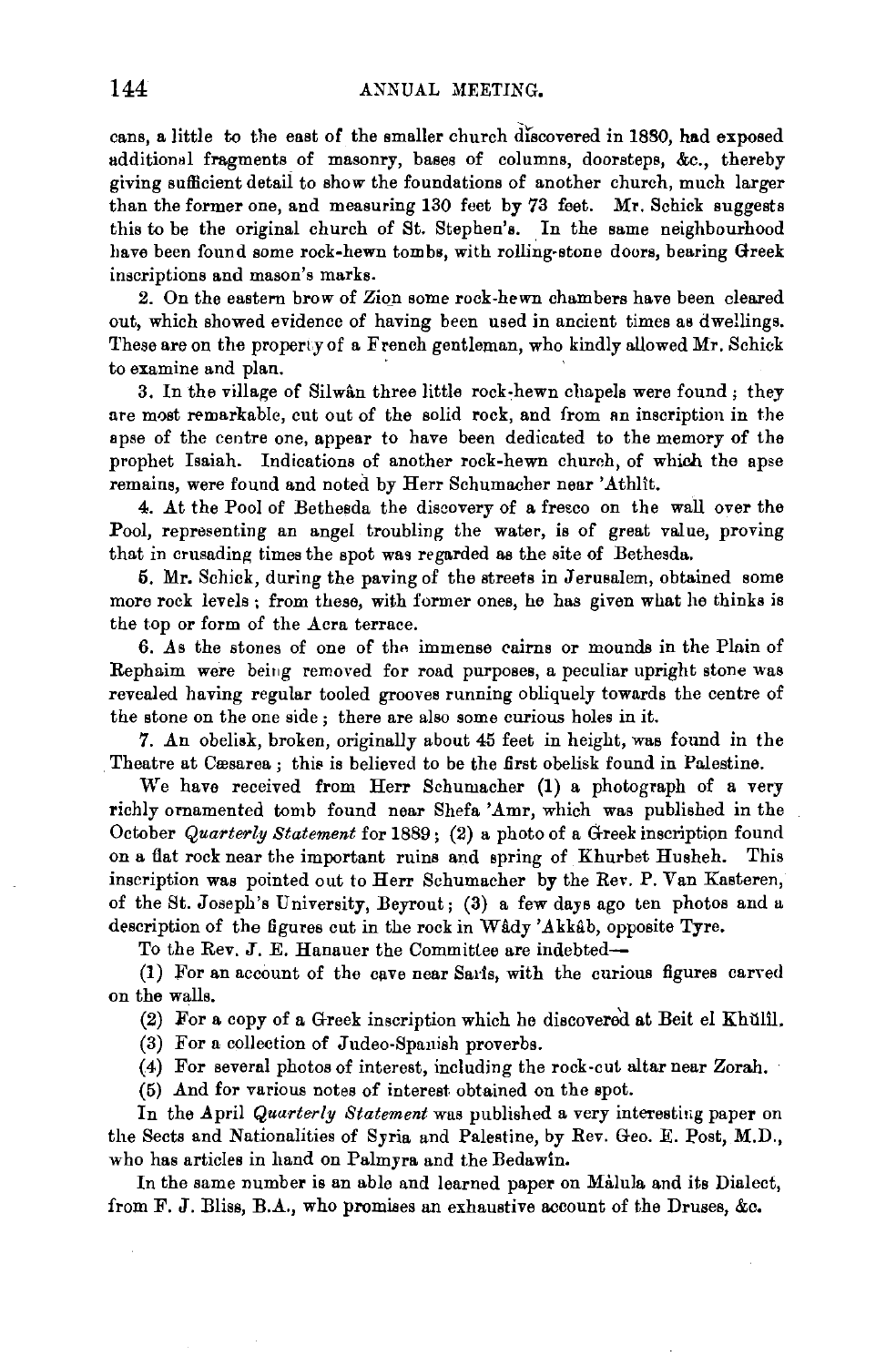## PUBLICATIONS.

"The Bible and Modern Discoveries," by Henry A. Harper, was published in December. It is an endeavour to present in a simple but yet connected form the Biblical results of twenty-two years' work of the Palestine Exploration Fund. The writer has also availed himself of the discoveries made by the American Expeditions and the Egyptian Exploration Fund, as well as discoveries of interest made by independent travellers. The Bible story, from the call of Ahraham to the Captivity, is taken, and details given of the light thrown by modern research on the sarred annals. Eastern customs and modes of thought are explained whenever the' writer thought they illustrated the text. To the Clergy and Sunday School Teachers, the writer hopes this work will prove especially useful. He is personally acquainted with the land, and nearly all the places spoken of he has visited, and most of them he has moreover sketched or painted. The work is in one large, handsome volume of 600 pages. It is illustrated with many plates, and a map showing the route of the Israelites and the sites of the principal p!aces mentioned in the sacred narratives. The work has had a very gratifying reception. The whole of the First and Second Editions are gone, and a Third Revised Edition is nearly exhausted. It is proposed that Mr. Harper write a second volume to complete the old Testament and also take in the New Testament.

For a long time it has been desired by the Committee to present to the world some of the great hoards of information about Palestine which lie buried in the Arabic texts of the Moslem geographers and travellers of the Middle Ages. Some few of the works, or parts of the works, have been already translated iuto Latin, French, and German. Hardly anything has been done with them in English, and no attempt has ever been made to systematize, compare, and annotate them. This has now been done for the Society by Mr. Guy le Strange in the book "Palestine under the Moslems," just prepared and issued. The work is divided into chapters on Syria, Palestine, Jerusalem, and Damascus, the provincial capitals and chief towns, and the legends related by the writers consulted. These writers begin with the ninth century and continue until the fifteenth. Illustrations required for the elucidation of the text are presented with the volume.

The Committee are in great confidence that this work-so novel, so useful to students of mediwval history, and to all those interested in the continuous story of the Holy Land-will meet with the success which its learned author deserves.

Northern' Ajlûn "Within the Decapolis," by Herr Schumacher, was published in April. It contains an account of his journey between the Jabbok and Y armuk and is fully illustrated with a map, plans, and drawings of the ruins tombs, dolmens, inscriptions, &c.

Of the Memoirs of the Western Survey there are only some 15 sets left of the 500 printed.

The Survey of Eastern Palestine as far as accomplished by Major Conder was published in 1889. This volume has been sent out to subscribers.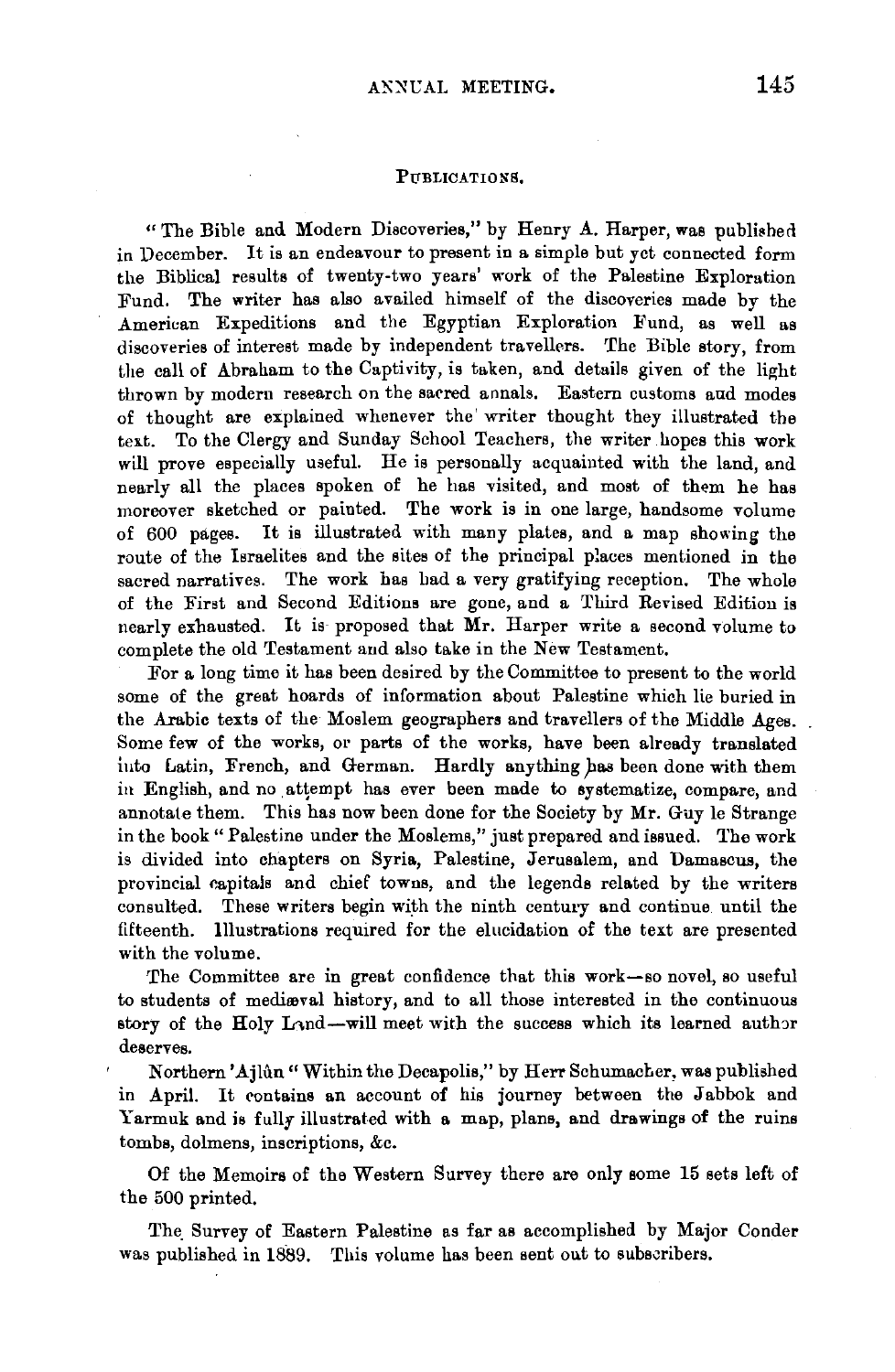The Archeological Mission of M. Clermont Ganneau. The illustrations of this work are being reproduced from the beautiful drawings of M. Lecomte, and will be ready in a few days for the letterpress.

The Fauna and Flora of the Wady Arabah, by **H.** C. Hart, is in the press, the plates are almost ready, and will be issued. before the end of the year.

*The New Map of Palestine.-The* Committee are pleased to say that the new map which has been so long in hand is now ready. The map takes in both sides of the Jordan and extends to Baalbeck and Damascus in the north, and to Kadesh Barnea in the south. It is compiled chiefly from the surveys of the officers of the Fund by G eorge Armstrong, the Assistant Secretary, and revised by Colonel Sir Charles W. Wilson and Major C. R. Conder.

The scale is  $\frac{3}{8}$  of an inch to the mile. All modern names are in black, and over these are printed the Old Testament and 'Apocrypha names in red; New Testament, Josephus, and Talmudic names in blue; dearly showing at a glance all the identifications of the places that have been obtained. Those marked with a *?* are doubtful.

The price to subscribers to the Fund will be  $24s$ ,; to the public  $£2$ .

*Raised Contour Map of Palestine.-The* Committee have pleasure in bringing before you for your inspection a raised contour map of Palestine, which is now nearing completion.

It has been for a considerable period in course of construction by Mr. Armstrong, the Assistant Secretary.

The contour lines on the west of the Jordan represent a rise of 100 feet; those on the north and east, a rise of 200 feet each.

It is on the same horizontal scale, and gives nearly the same extent of country as the new map hung alongside of it.

*Museum and Office.-The* Committee. have to report that all the objects of antiquity belonging to the Fund were removed from the South Kensington Museum, and are now in Messrs. Taylor's Depository until suitable rooms are secured, which will serve for both the Office and Museum. The Committee have rooms in view which they hope to take early next year.

Since the last Annual Meeting the following reports and papers have been published in the *Quarterly Statements:-*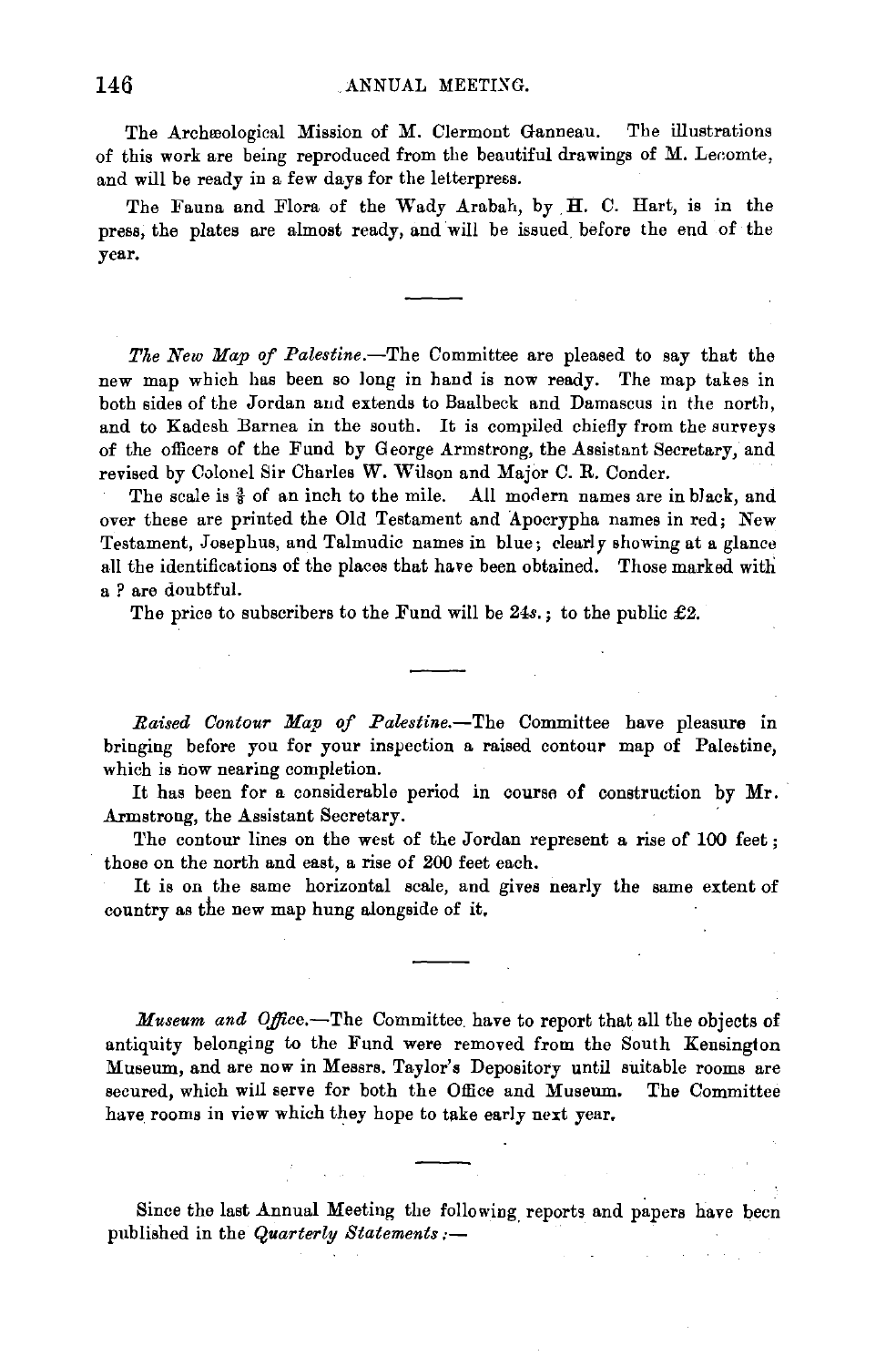By Herr Schick-

" On the Discovery of an Old Church in Jerusalem;" " On Tombs, Inscriptions and Roman Tiles on the Mount of Olives; " "On Tombs with Rolling-Stone Doors, Inscriptions, Masons' Marks, and Large Cisterns North of the Damascus Gate;" "On Caves on Eastern Brow of Zion:" "On Rock-cut Chapels at Silwan;" "On the Fresco of an Angel over the Pool of Bethesda;" "On Remains of the Old City Wall;" "On Supposed Druidical Stone on the Plain of Rephaim;" "On Subterranean Passages at Gibeon;" " On Tombs at Aceldama," &c., &c.

By Rev. J. E. Hanauer-,

" On the Discovery of a Cave with Curious Figures at Saris ; " " An Inscription at Beit el Khülîl;" and " A Note on the Dead Seu being Visible from Jerusalem."

By Herr Schumacher-

" On Sarcophagi near Akka ; " " On Tomb with .Curious Figures near Shefa 'Amr;" "On a Rock-cut Semi-circular Apse near Tantura;" "On Inscriptions," &c., &c.

By W. M. Flinders Petrie-

" Notes on Places visited near Jerusalem;" "Report of the Excavations at Tell Hesy."

By Rev. Dr. Camden Cobern- " A Visit to the Scene of Excavations."

By James Glaisher, F.R.S.-

"Monthly Tables of Meteorological Observations taken near Jaffa for the Years 1885, 1886, 1887, and 1888."

By Rev. George E. Post, M.D.-

" Essay on the Sects and Nationalities of Syria and Palestine; " "The Roebuck in Palestine."

 $Bv F. J. B$ liss,  $B.A.$ — " Ma'lula and its Dialect."

By Dr. Selah Merrill- " Birds and Animals New to Palestine."

 $By T. Chaplin, M.D. \rightarrow$ <sup>t</sup> On Gihon."

 $By Major C. R. Conder, R.E. \t-$ 

"On Norman and Norman Fiefs in Palestine;" "On the Vannic Language;" "On the Hittite Prince's Letter;" "Notes on the Holy Sepulchre;" "The Date of Eshmunazar's Coffin;" "The Old Wall Outside Jerusalem;" "The Tsinnor;" "Ku for King the Seal of Haggai;" "Bezetha;" "Esau's Head;" "Native Name of Paimyra;" "Pella;"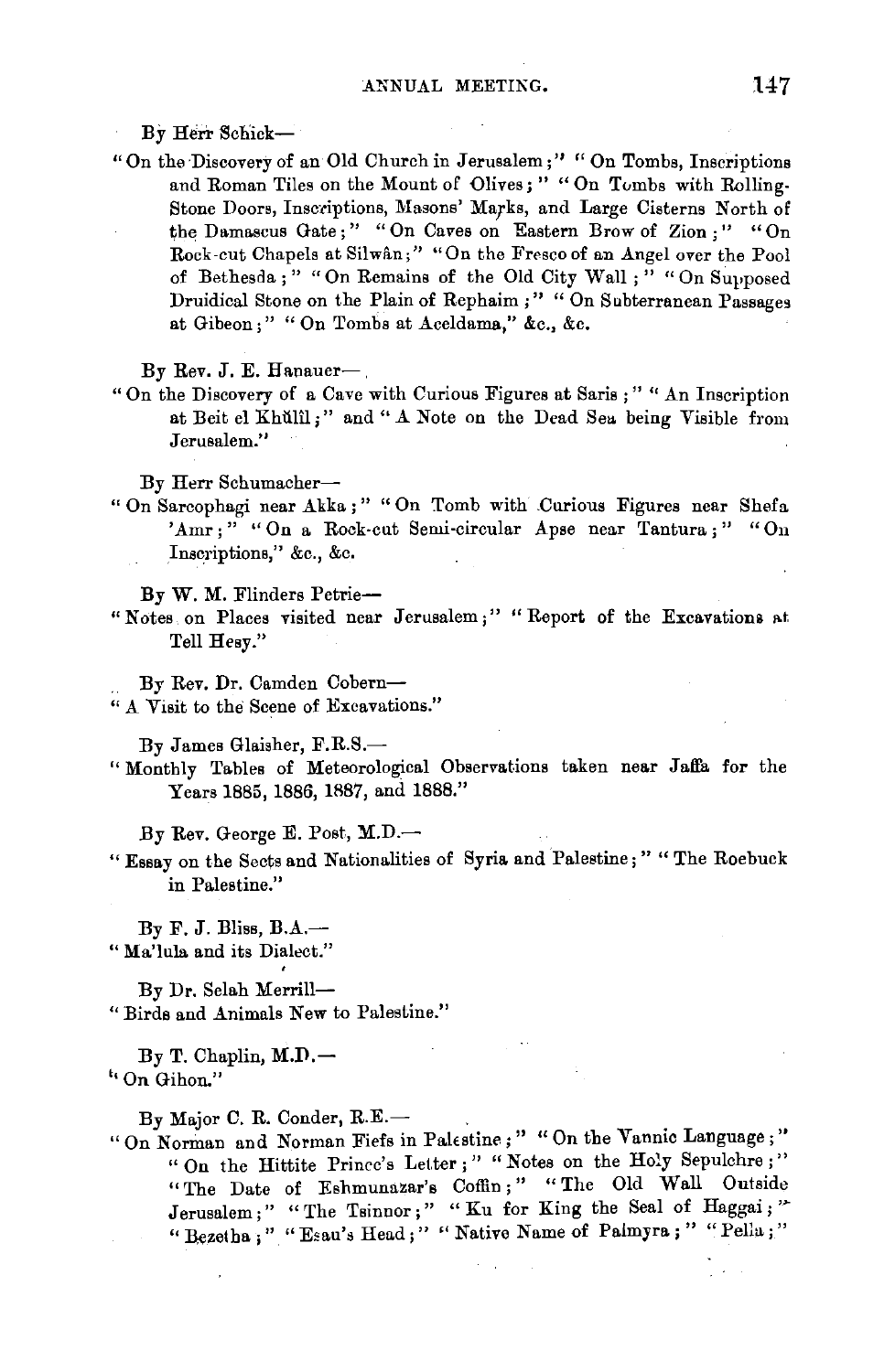"New Hittite Bas-Reliefs;" "The Malula Dialect;" "The Greek Inscriptions North of Damascus Gate;" "Dr. Post's Paper;" "The Inscriptions of Edrei," &c., &c.

- By Professor Sayee-
- "On the Accadian Word for King;" and "The Inscription of Saris and Mount Olivet."

By William Simpson, F.R.G.S.- " On Irrigation and Water Supply of Palestine."

By Col. Sir Charles W. Wilson, R.E.- " On the Tell es Snlahiyeh Monument."

By Henry A. Harper-" On Jewish Lamps;" and" The Way of the Philistines."

By Rev. Canon Greenwell- " Note on Ancient Axe-heads."

By Mrs. Finn-

" Notes on Mosaic and Embroidery in the Old Testament ; " " On the Old Walls of Jerusalem;" "On Greek Inscriptions; "On Sunbirds;" "On Nehemiah's Wall;" "On the Mounds on the Plain of Rephaim;" "On the Waters of Merom," and " On the Tsinnor."

 $By Rev. W. F. Birch-$ "On N ehemiah's WaU; " "N ehemiah's Defence of the Gutter Tsinnor; " "The Pool that was Made;" and "The Siloam Inscription."

By Gray Hill-

" On Irrigation and Water Supply of Syria;" and "Mashita."

By Rev. Canon Gover- " On the Waters of Merom."

By Dr. Murray-

" Ou the Greek Inscriptions found on some Tombs North of the Damascus Gate."

By Professor Hull-" On the Site of Calvary."

By Rev. Henry Brass-"On the Site of Capernaum;" "The Cave of Adullam;" and "The Place of Elijah's Sacrifice."

By George St. Clair- " Ou Nehemiah's Wall;" and "Sutekh, the Chief God of the Hittites."

By Rev. James Neil-" On the ' Slime Pits ' in the Yale of Siddim."

The following is the Balance Sheet for the year 1889, which was published in the April *Quarterly Statement :-*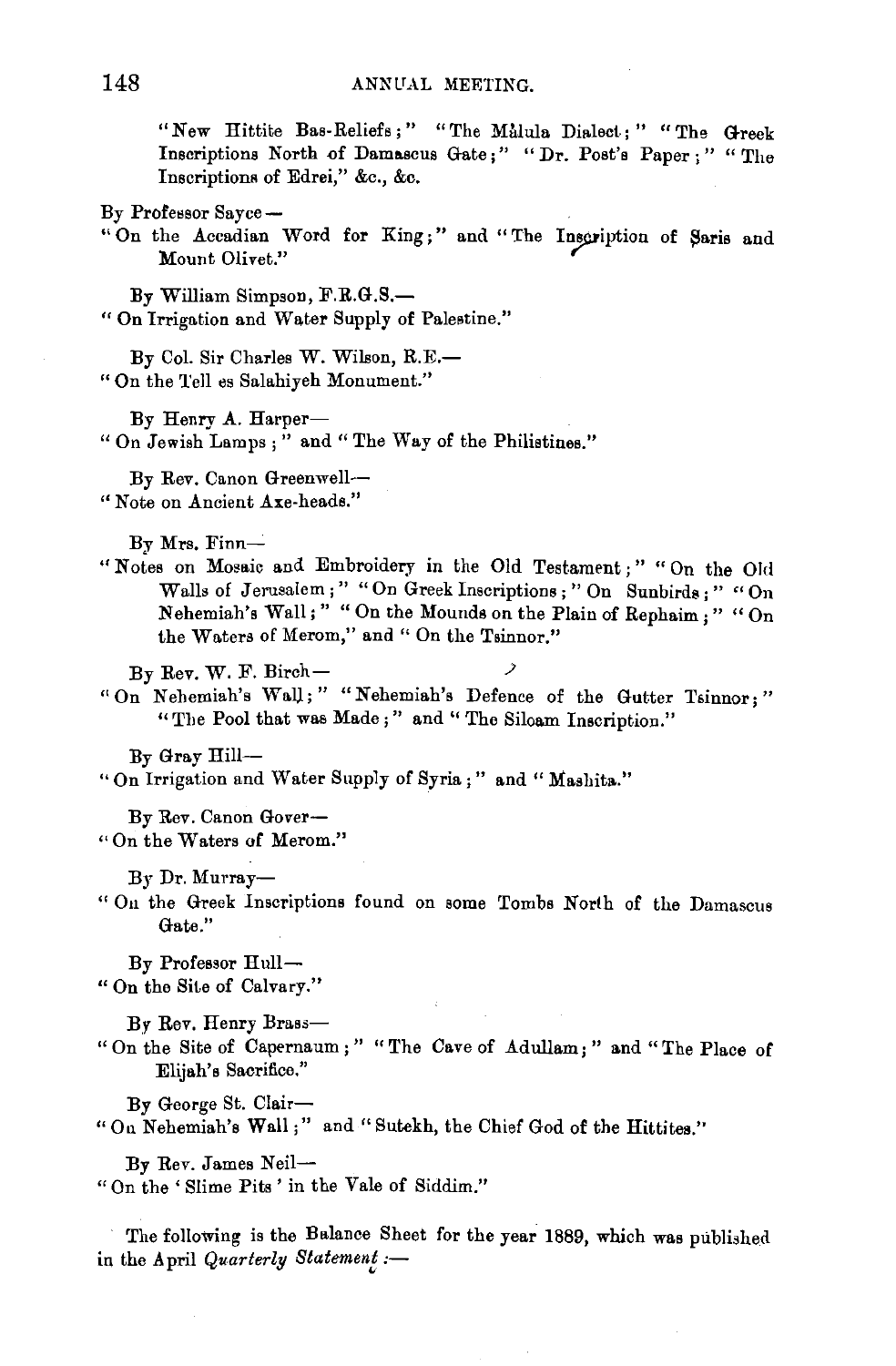## BALANCE SHEET FOR THE YEAR ENDING 31sT DECEMBER, 1889.

| Receipts.                           |   |    | EXPENDITURE.                 |           |    |            |  |  |  |  |
|-------------------------------------|---|----|------------------------------|-----------|----|------------|--|--|--|--|
| $\pounds$ $s$ .<br>January 1, 1889- |   | d. |                              | £         | 8. | d.         |  |  |  |  |
| To Balance<br>402                   | 9 | 0  | By Printing and Binding      | 920 18    |    | з          |  |  |  |  |
| December 31, 1889-                  |   |    | Maps, Illustrations,         |           |    |            |  |  |  |  |
| Donations, Subscriptions.           |   |    | and Photographs              | 462 12 11 |    |            |  |  |  |  |
| and Lectures<br>$\ldots 1,521$      | 9 | 0  | Exploration                  | 163       |    | $3\quad 0$ |  |  |  |  |
| Maps, Memoirs, and                  |   |    | Stationery, Advertis-        |           |    |            |  |  |  |  |
| <b>Books</b><br>988 3 2             |   |    | ing, and Sundries            | 112 17 10 |    |            |  |  |  |  |
| 37 16 11<br>Photographs $\ddots$    |   |    | Postage, Parcels, in-        |           |    |            |  |  |  |  |
|                                     |   |    | cluding the Quar-            |           |    |            |  |  |  |  |
|                                     |   |    | terly Statement              | 113       |    |            |  |  |  |  |
|                                     |   |    | Salaries and Wages           | 280       | 12 | 4          |  |  |  |  |
|                                     |   |    | Rent<br>$\ddot{\phantom{0}}$ | 121       | 0  | $\Omega$   |  |  |  |  |
|                                     |   |    | Loan paid off                | 400       | 0  | $\bf{0}$   |  |  |  |  |
|                                     |   |    | Balance in Bank, 31st        |           |    |            |  |  |  |  |
|                                     |   |    | December, 1889               | 375       | 6  | 5          |  |  |  |  |
|                                     |   |    |                              |           |    |            |  |  |  |  |
| £2,949 18                           |   |    |                              | £2,949 18 |    |            |  |  |  |  |
| W. MORRISON,                        |   |    |                              |           |    |            |  |  |  |  |
|                                     |   |    | Treasurer.                   |           |    |            |  |  |  |  |

## TREASURER'S -STATEMENT.

THis year, like the last, has been one mainly of printing and of publishing results. Thus the expenses of publishing amount to £1,383 lls. *2d.,* against which must be set £1,026 0s. 1d. produced by sales. Considering that the *Quarterly Statement,* which costs about £500, is given away to •ubscribers to the Fund, and that great liberality is observed in the allowance to subscribers on the books, these figures show very good. results. The amount set down as received, it must be observed, does not include advertising the books or the publisher's commission, but shows the net results.

Management shows a pretty oonstant expenditure of £627. New exploration only required £163 last year. As the Committee are at the present moment organising new work, it will be very much heavier next year. The debt of £450, which appeared'in my last Statement ( *Quarterly Statement*, April, 1889) is now paid off, leaving only a small sum due for interest. The only liabilities of the Society are certain current printers' and engravers' accounts.

The position of the Society, if we enumerate its books, with copyrights and stock of books, its collections, and its maps, is perfectly sound and solvent.

In other words, out of a total expenditure of  $\pounds2,175$  the proportion is as  $follows :=$ 

|                  |                      |                          |                                       |                                                                                                                 |                   |               | WALTER MORRISON, Treasurer. |
|------------------|----------------------|--------------------------|---------------------------------------|-----------------------------------------------------------------------------------------------------------------|-------------------|---------------|-----------------------------|
| Management       |                      |                          |                                       |                                                                                                                 |                   |               | $\ldots$ 24.                |
| Postage $\ldots$ | $\ddot{\phantom{a}}$ | <b>Contract Contract</b> |                                       |                                                                                                                 | $\cdots$ 05.      |               |                             |
| Excavations      | $\ddot{\phantom{a}}$ |                          |                                       | the contract of the contract of the contract of the contract of the contract of the contract of the contract of | <b>Contractor</b> | $\sim$ $\sim$ | $\cdot$ 07.                 |
| Publishing       | $\sim$ $\sim$        |                          | contract and contract the contract of |                                                                                                                 |                   | $\sim$        | -64.                        |

L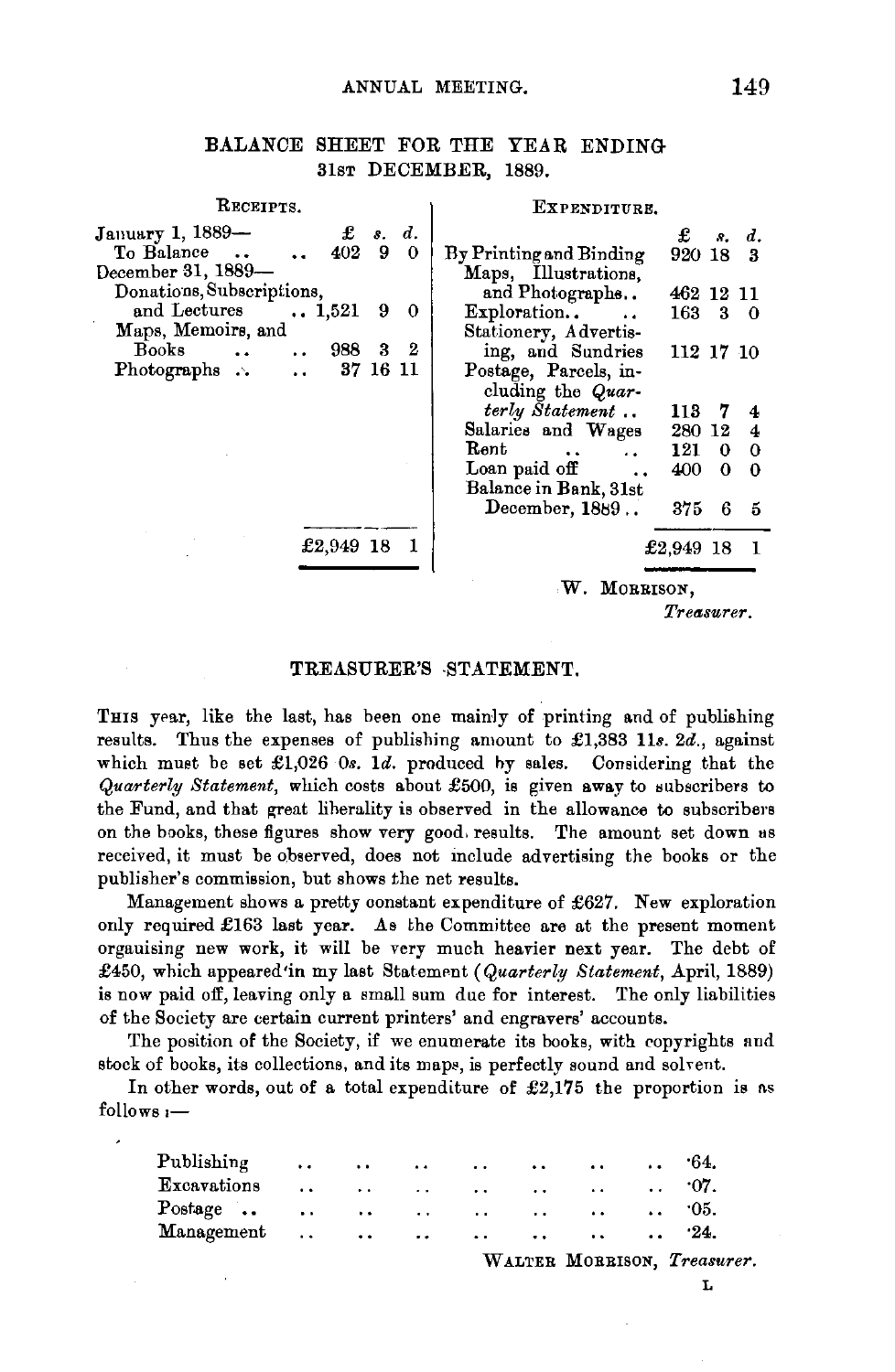The number of subscribers is steadily, but not rapidly increasing; since the date of last meeting some 187 have joined the annual list.

The Committee desire again to record their special thanks to their Honorary Local Secretaries for their efforts so cheerfully and readily made on behalf of the Society's work,

The Committee have to announce with regret the death of six members of the General Committee since the last Annual Meeting, viz.-

> Earl of Carnarvon. Col. Sir Henry Yule, C. B., R.E. Sir George Burns, Bart. General Sir Howard Elphimtone, K.C.B. George Jackson Eldridge, Esq., C.M.G., H.B.M., Consul-General, Beyrout. Rev. H. Hall-Houghton.

The Committee propose that the following gentleman be invited to become members of the General Committee:-

> The Duke of Norfolk. Major U. M. Watson, C.M.G., R.E., War Office, Horse Guards. Sir John Coode. der Stuart Murray, Esq. Reginald Stuart Poole, Esq., LL.D. H. Rylands, Esq., F.S.A. Bishop of Lincoln. Bishop Blyth, of Jerusalem. P. Le Page Renouf, Esq. James Melrose, Esq. Rev. James H. Rigg, D.D., Principal of the Westminster Training College. Dr. D'Erf-Wheeler, Jerusalem. • T. R. Barlow, Esq. T. Rymer, Esq. Rev. W. H. Rogers, D.D. Herbert Birch, Esq. Rev. Thomas Harrison. H. C. Kay, Esq.

The CHAIRMAN.-We have the pleasure of having Mr. Petrie with us, and I should like to know whether he would like to add anything to what has been said in the Report.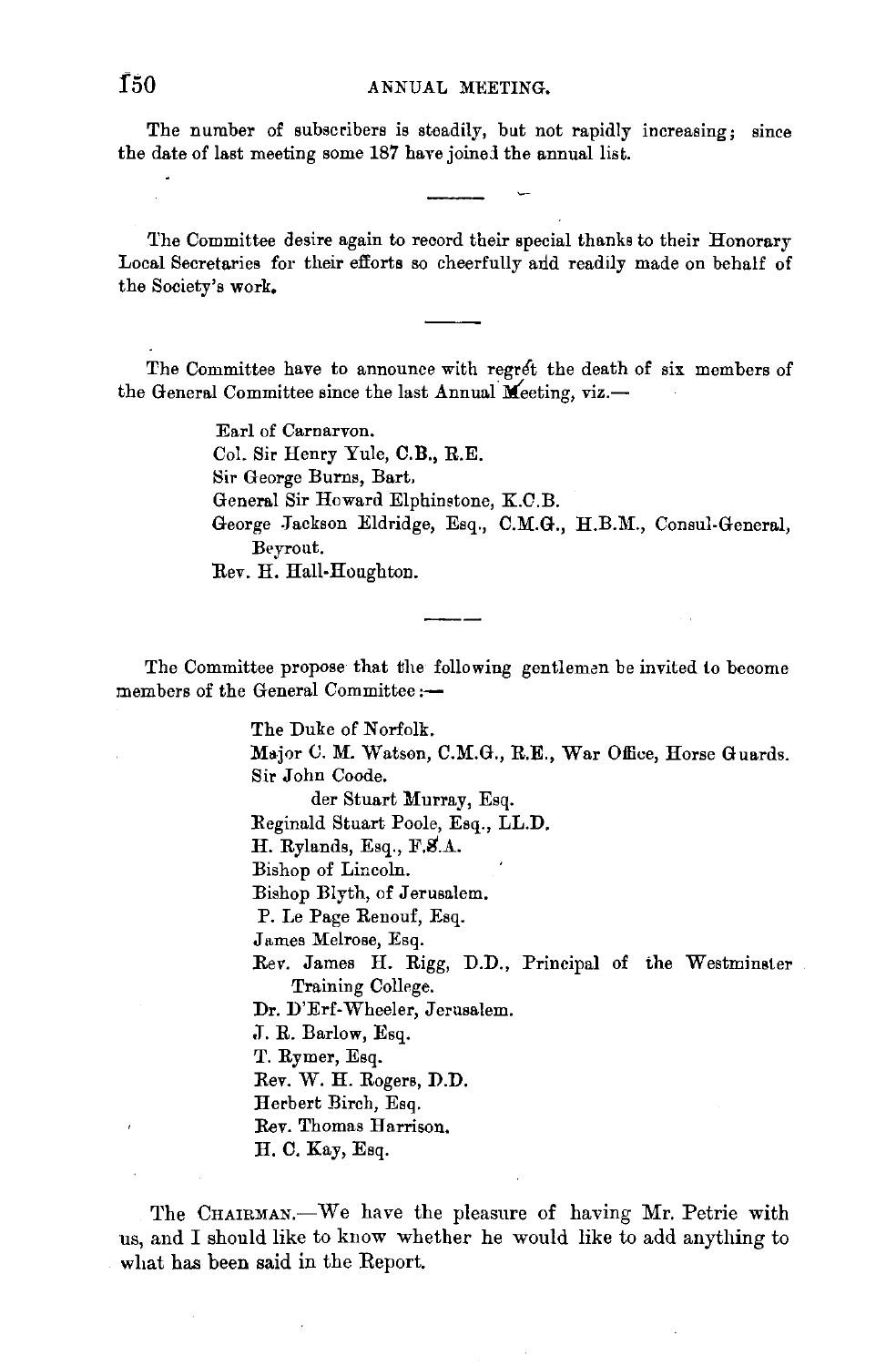Mr. FLINDERS PETRIE.-I do not wish to suggest any additions to that Report as a Report. I have stated in it as briefly as l can the principal heads of information, and I think that will be all that I should wish to state for the present in the Annual Report until you shall decide what form, the further and more detailed publication will take.

Mr. WALTER MORRISON;--Everything I can tell the Committee has . been stated by Mr. Flinders Petrie. I should like to ask Mr. Petrie one question. In the Report it is mentioned that he identifies Lachish with Tell-el-Hesy. I don't know how-far, this is from Umm Lakis.

 $Mr.$  PETRIE.—They are about 3 miles apart. It has been supposed that Umm Lakis and 'Ajlân must naturally be Lachish and Eglon, which were near together. But neither-of these sites can be ancient, as they only contain a small depth of Roman pottery. Tell Nejîleh, which I suppose to be Eglon, is about 6 miles from 'Ajlân.

Mr. MORRISON.-We know that in Oriental countries an important town does shift about. We have the cases of Memphis and Cairo, of Delhi, and of Jericho.

Mr. PETRIE.-My reasons for identifying these sites are that we know Lachish and Eglon to have been the two principal towns of the Amorites in the low country, and Tell Hesy and Nejlleh are the most valuable positions in that district as commanding constant springs, whereas every other place depends on wells. As moreover-I find at these places the only two great Amorite cities that I have seen in all the district, it seems almost certain that these are Lachish and Eglon, which must have been in this part. My supposition is that after the Jews were removed the Bedawin would push up into this country, and naturally seize on these springs for their flocks and herds. The Jews returned here in feeble force, and were not strong enough to eject the Bedawin.; they therefore occupied the nearest points they could within, sight of the old places, on the opposite hills; the families from Lachish founding Umm Lakis (which implies in Arabic "a descendant of Lachish"), and the families from  $E<sub>g</sub>$ lon founding 'Ajlân.

Mr. MORRISON asked a question with reference to the masonry of the south-east corner of the Haram area being Herodian.

Mr. PETRLE.-That is just a question how long those signs as masons' marks may have existed. One can hardly use it as a conclusive argument. The question of the stone-dressing seems to. me very important. A certain peculiar form of tooling, "claw-tooling" or "comb-picking," is known in Greece before it is ever known in Egypt. Subsequently we find it used in Egypt in Greek times, and it is abundantly used in Palestine. That is entirely absent from the masonry we now know belonging to the period of the Jewish kings ; there is no trace of that, and as it belongs entirely to the Greek period in Egypt, it is a very strong argument that where we find this tooling we must suppose it to belong to the Herodian period in Palestine.

Mr. MORRISON. - I follow that. What does Major Conder cay about it?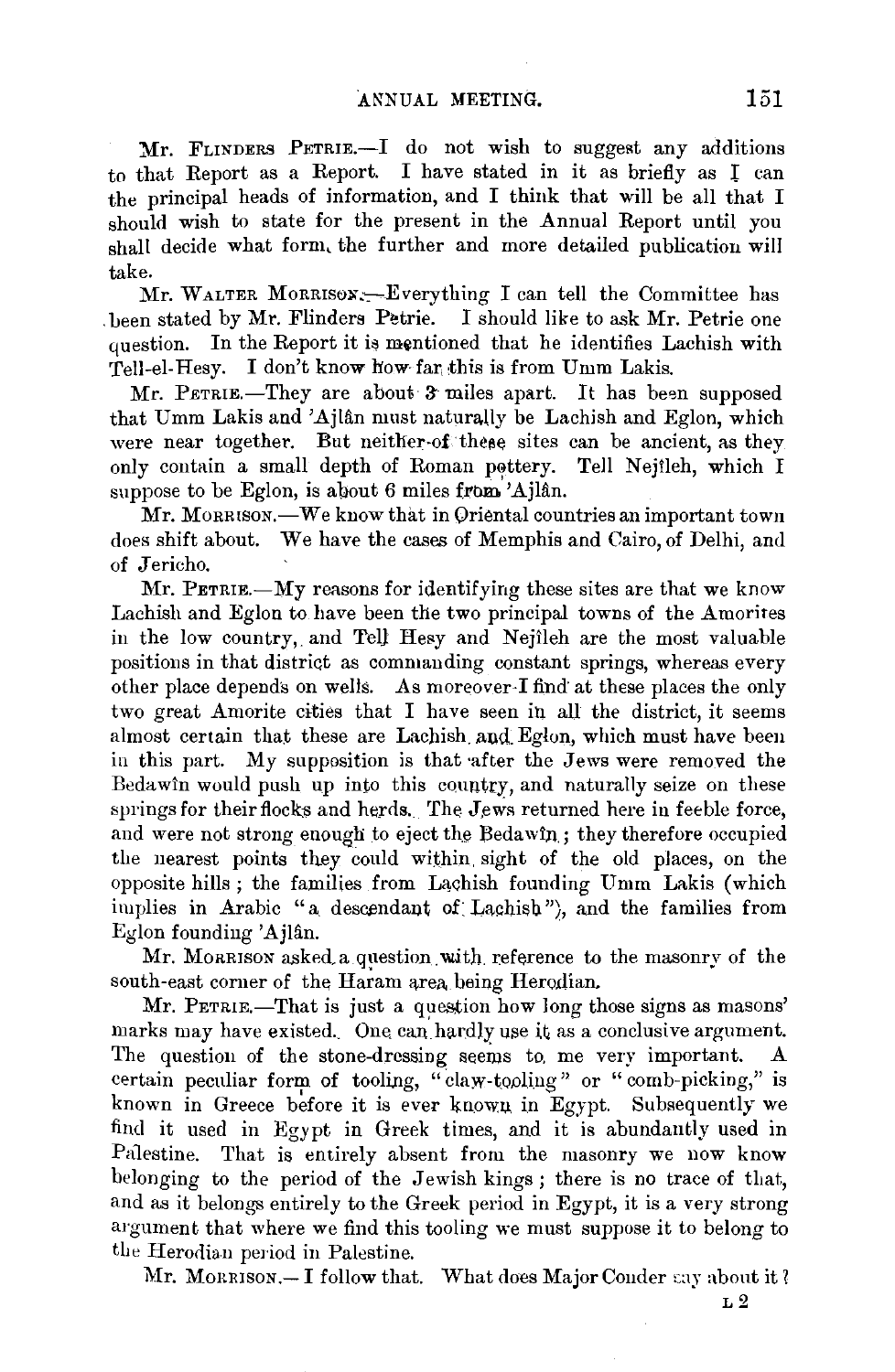Mr. PETRIE.-It was satisfactory to see that the method of dressing the stone at Tell Hesy, probably 900 or 1000 B.o., was exactly similar to that on the column at the Russiau Church, viz., by flaking it away so that the surface appears to be hollowed out in a series of flakes, and that was further reduced by pick-working, which left the surface what I may call the pocke surface. I found only one such stone re-used in the Triple Gateway of Jerusalem.

Mr. MORRISON.-We use the claw-tool, or comb-picking, now. A sort of hammer with a number of sharp points.

Mr. PETRIE.-They use that also in the East. At present my belief is that it was a Greek invention, imported by the Greeks into both Egypt Palestine.

Mr. Morrison.-Major Conder is very strong about that.

Mr. PETRIE.-There is no question it is the essential means of judging of the period of the stone, and I think we have now much firmer grounds for our judgment in having got early masonry of which we can be certain of the date to within a century. There is a point I should be glad to hear the opinion of the Executive Committee on, which might almost be laid before the present Committee, as to· whether the circumstances will justify us in adopting the name Lachish for' this site provisionally, instead of referring to it as Tell Hesy, which does not convey a definite idea to most people. I don't know bow far it might be suitable to assume that identification and proceed upon it, but it will simplify matters rather in writing on the subject if we can at once venture to adopt this identification of this place as Major Conder suggested.

Mr. GUY LE STRANGE.-Was the identification made before you went there?

Mr. PETRIE.-Yes. Major Conder suggested it some time before that. I now can prove it to be distinctly an Amorite fortress from the section shown, and a fortress of great strength and great importance, and that the Umm Lakis is certainly of the Roman period. We have destroyed the rival, and we have greatly strengthened the case for Tell Hesy by finding the early wall and proving the early date of it. The distance between is three miles.

Mr. Guy LE STRANGE.—Is there a place called 'Ajlân there now?

Mr. PETRIE.-Yes, between Tell Hesy and Umm Lakis; almost midway between the two.

Mr. GUY LE STRANGE.--- Umm Lakis is not known in the old Arab chronicles. There is mention of 'Ajlân in that part of the world in the early chronicles, but only once, though. There is the well-known place, Ajlûn, east of the Jordan, but there is an 'Ajlûn in the chronicles mentioned in that part of the world too, once or twice only.

 $M_R$ . PETRIE.-I may say that Tell en Nejileh is within sight of the place now called 'Ajlân ; they are only about 5 miles apart.

Mr. BASIL WOODD SMITH.-In the absence of Lord Sidmouth I beg to move the adoption of the Report. It does not require a speech from me, because Mr. Flinders Petrie has made a more effective speech. An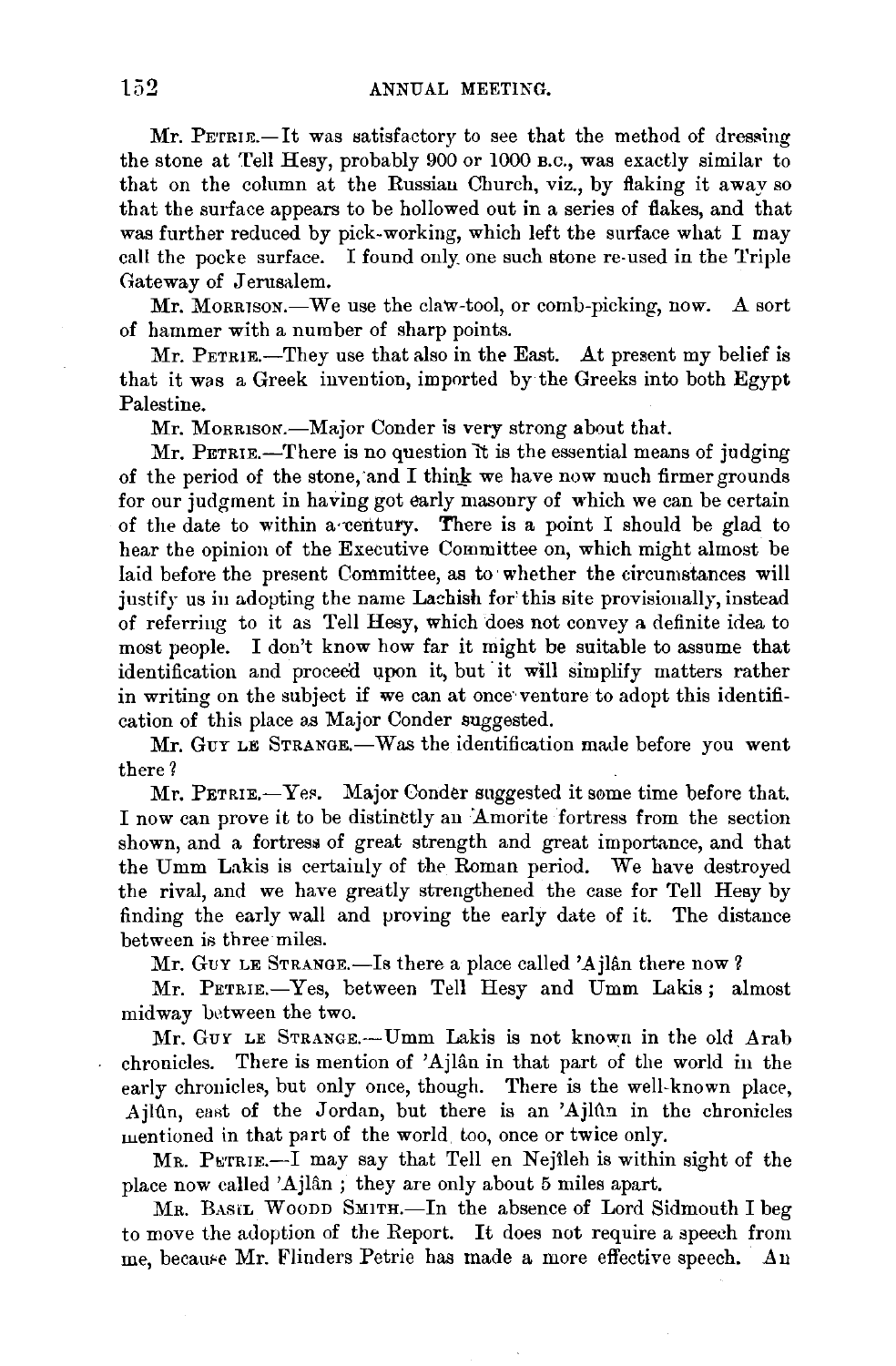unlearned and untravelled Englishman could not deal with it so exhaustively. It must be very gratifying to us to find that the Fund is still so vigorous, and that it promises to go on doing even greater things in the future. I have been looking at the new raised contour map and it strikes me as being very effective indeed. It gives me a more vivid idea of the contour of Palestine than I have ever had before. It presents to the eye clearly and distinctly the qualities of the surface of the land. I have great pieasure in moving the adoption of the Report.

MR. HENRY MAUDSLAY.-May I add a word? In the case of blind people that map would give the finest explanation possible ; they would pass their tingers over it and ascertain in a moment the main features of the country. To my mind it is one of the most beautiful and effective things I have seen.

CAPTAIN A. M. MANTELL, R.E.--We have to congratulate ourselves that so much has been done during the last 12 months. I remember in 'SO or '81, when I had the pleasure of going out with Major Conder, there was a great talk of our getting a new Firman, and that talk has gone on until 10 years have elapsed, and it is a great satisfaction to think we have now succeeded in getting rid of the obstruction. I have much pleasure in seconding the adoption of the Report.

THE CHAIRMAN.-Having that Report of Mr. Petrie before us and Mr. Petrie himself here, I should like to move that our best thanks be given to Mr. Petrie for his exertions. When he was at Jerusalem it was very cold, and I know he has gone through very great extremes of heat and cold, as those who go to Palestine generally experience. I trust the experience he has had in that country, the good work that he has done, are indications of other good works that he will be induced to follow up next year, for I did hear when he was there-and I didn't wonder at it at all, frozen one day and melted the next-under those circumstances he would go there no more. I hope, however, and I know I am not alone in that, that he will see his way, "as it is only broken ground," to use his own words, to follow up the work next year; to start in the good time, and knowing as he does the country now, and knowing the people and others, that we may have to thank him another year for the services he will have rendered between now and our next Annual Meeting. I would ask the Treasurer if he would kindly second that vote of thanks.

Mr. Morrison.-I should be very happy indeed to second that vote of thanks. I am sure what has fallen from Mr. Petrie to-day is sufficient to whet our appetite for fresh discoveries. It seems as though there were a considerable field, and Mr. Petrie, with that instinct which comes I suppose from practice-like the blacksmith's arm-will be enabled to , hit upon the right spot. No doubt in this particular case it was rather a hurried matter, and there was not sufficient time for Mr. Petrie to go out to make his way, and do full justice to the opportunities offered t0 him.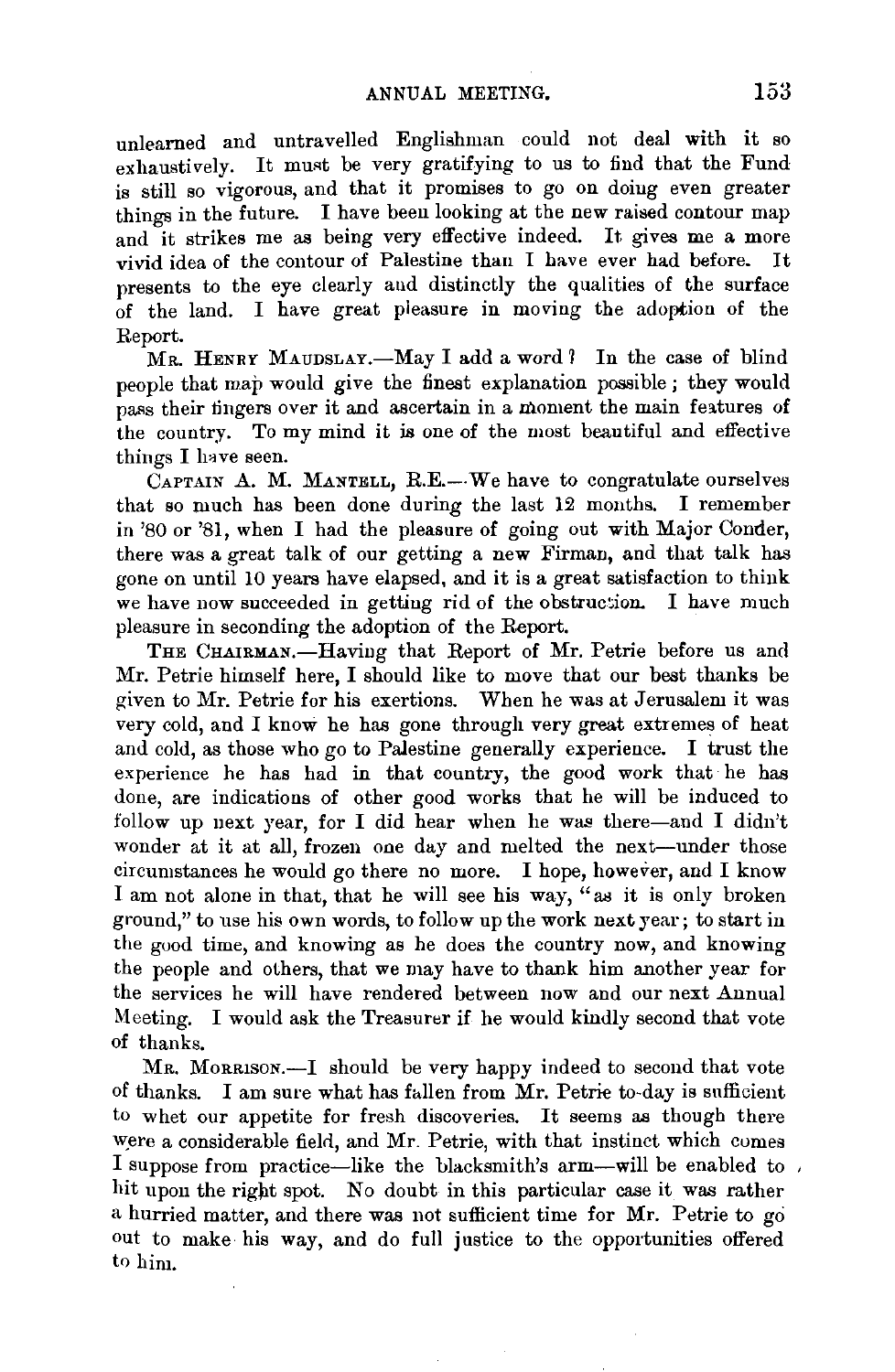A MEMBER having asked if the Firman allowed of excavations in any part.

THE CHAIRMAN said :- I was going to speak of that. Our Firman was confined to ten square kilometres, but I am in hopes that directly we eau find another site, after having broken ground, we shall have very little trouble in getting a new Firman. Ten years have passed of great anxiety, but I can assure you that we have never forgotten that dropping water will wear away a stone. Perseverance will gain our ends I have very little doubt. I can only say we are greatly indebted to the Marquis of Salisbury, and I think he never flagged-for a single moment from the first attempt, and, I have no doubt we shall have the same assistance when we apply again. Now, gentlemen, you have heard the motion.

The resolution was put to the Committee, and carried unanimously.

MR. PETRIE.-I thank you most sincerely for your very kind expression concerning my work. It has been a very great pleasure indeed to me to undertake what I have done, especially as I think that I have been able to lay a foundation for future work by getting the pottery and the masonry accurately dated, which will enable others, I hope, to be as successful in examining sites, and with more certainty than they could have done before. I am almost afraid that Egypt has greater attractions for me than Palestine, but in any case it will be my pleasure to give any assistance I can in helping others towards the work, or giving any information I can from the small experience I have had in the country. (Cheers.)

THE CHAIRMAN.-Gentlemen, there is another duty to perform. Mr. Schick has done his work well. I had doubts upon some things, but it took a load from my mind to hear from Professor Lewis, who has just returned from a visit to Jerusalem, that the measurements that had been sent to us were correct. He tells us every one-angles, direction, and length of line, was found to be accurate. It is a very important thing that we should know that anyone who is there sending us information is careful in his measurements, and doesn't jump at conclusions. For the good work he has done for us, and the constancy with which he has worked, I should like to ask the Committee to thank this coadjutor who has worked so exceedingly well.

MR. WrLLIAM SrMPSON.-I have very much pleasure in seconding that. I think we could not do otherwise than pass a vote of thanks to him.

The resolution was put to the Committee and carried unanimously.

THE CHAIRMAN.-Well, gentlemen, who would have imagined that an over-wrought man, writing here, writing there, ever engaged in artistic work, would find any time to devote to us? Who would have thought that Mr. Walter Besant, who is so energetically at work, and so usefully in so many things, should find time to come here, so that what he had done for us entitled me to move our thanks be given to him. That which he has done has been effective, as is everything he does. It is an early love, as Mr. Petrie says his early love for Egypt will overcome bis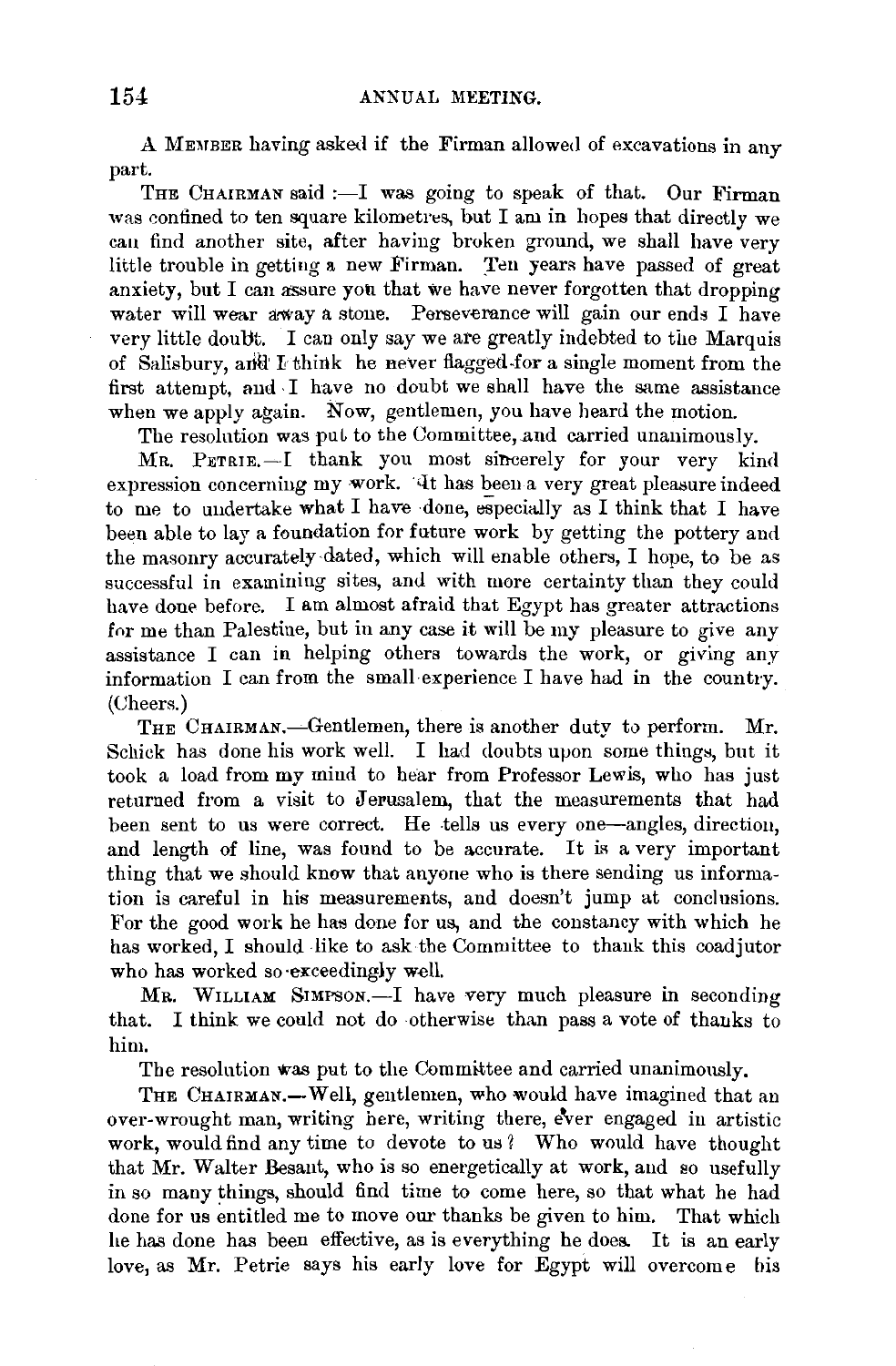love for Palestine. Mr. Besant is here. If he were not, I have a note from him which is of an earnest nature, and I do ask you to give·a warm vote of thanks, and I feel sure, under the circumstances in which Mr. Walter Besant is placed, that you will thank him, and thank him very warmly for being with us. Everyone in the room, I know, would second that, but, Professor Lewis, you know his work best, and I will ask you to do so.

PROFESSOR HAYTER LEWIS.—I am extremely glad to second that. He collects valuable information and puts it ,in a way which everyone can understand and thoroughly enjoy, and he uses his interest in every way for the advancement of the Fund. I am quite sure I should do my duty very imperfectly if I didn't second, with my heartiest good will, the resolution you have moved. (Cheers.)

THE CHAIRMAN.-It is passed by acclamation. I need not put it to the meeting. Mr. Besant, the meeting has thanked you for those good services you have rendered.

MR. WALTER BESANT.-I really do not deserve your thanks. I have been here very little indeed, and all.the.real work of this Society has been entirely done by Mr. Armstrong. I have not been here for the last ten days more than once. I.am always very anxious to carry on the work in which I have been engaged so long and so happily, and as long as I can continue the work you may depend on me.

THE CHAIRMAN.-I have yet one other motion. You see this contour map, that map has been done entirely by Mr. Armstrong, not in his office hours. There is a deal of work to be done here, no one knows it better than I do. It is a map that, I think, answers all the desires that I have heard expressed from time to time. Here we have something that speaks, and will speak, to the good work of the.Survey. Just see. So far as the Survey extends we know everything. South and east of that much is uncertain or unknown. How is this map to be reproduced  $\ell$  It has been a subject for thought, how it can, be readily reproduced and how it can be brought into schools aml have a general application, even that application which my friend Mr. Maudslay referred to just now, that the blind would feel and know how deep a certain part was below the level of the Mediterranean, and so in every other part of it. It is one that I feel exceedingly proud of. Look how well these two maps-the raised contour and new map of Palestine-will work together. This has been part of the work in the past year, and therefore as Mr. Armgtrong has performed his duties to my *entire* satisfaction, and in addition has prepared this map of which I am proud, I should like to move that our thanks be given to *Mc. Armstrong.* I will ask Dr. Chaplin, knowing the value of the work, to second this resolution.

Dr. CHAPLIN.-It affords me very much pleasure, sir, to have the opportunity of seconding the vote of thanks to Mr. Arrnstrong for this very valuable work. I have had the pleasure of seeing it in the course of its progress from month to month, and I know how very much labour and thought Mr. Armstrong has bestowed upon it, and I also know what